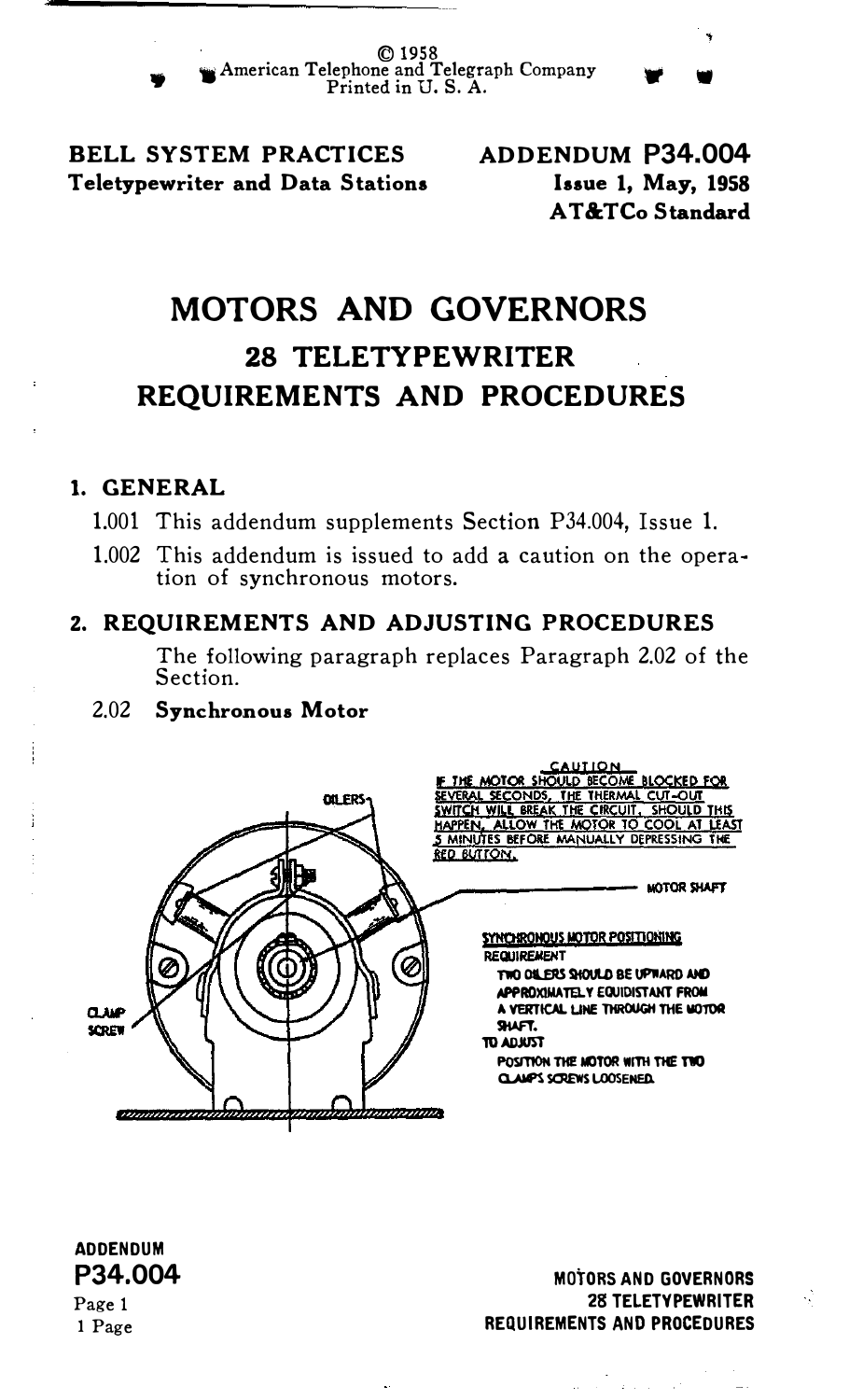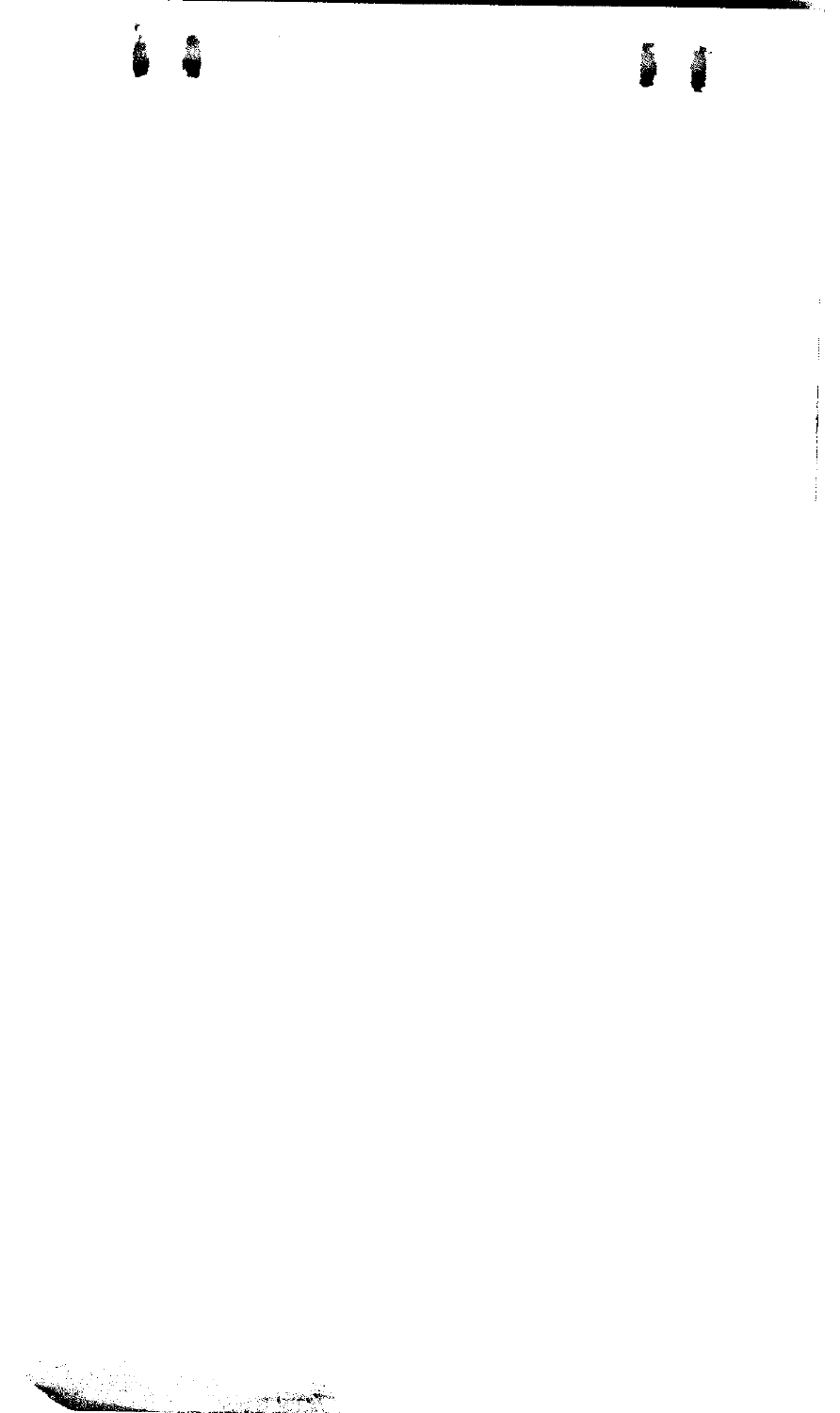• @1959 American Telephone and Telegraph Company Printed in U.S. A.

### BELL SYSTEM PRACTICES Teletypewriter and Data Stations

ie.

SECTION P34.004 Issue Z, July, 1959 AT &:TCo Standard

# MOTORS AND GOVERNORS 28 TELETYPEWRITER REQUIREMENTS AND PROCEDURES

| <b>CONTENTS</b>                                                                                                                    | PAR. NO.      |
|------------------------------------------------------------------------------------------------------------------------------------|---------------|
|                                                                                                                                    | $1.01 - 1.03$ |
| 2. REQUIREMENTS AND ADJUSTING                                                                                                      |               |
| Governor<br>Governor contact $\ldots \ldots \ldots \ldots \ldots \ldots \ldots$ 2.03                                               | 2.04          |
| Motors<br>Governed-motor positioning  2.03<br>Governed-motor-speed adjustment  2.04<br>Synchronous-motor positioning $\ldots$ 2.02 |               |
| REFERENCE TO BELL SYSTEM PRACTICES                                                                                                 |               |

## 1. GENERAL

1.01 This section contains the requirements and adjusting procedures for motors and governors used in the 28 teletypewriter. The general teletypewriter requirements are given in Section P30.012.

Caution: The electric power should be disconnected before the apparatus is removed from its protective housing. Where operation of the apparatus, after its removal from the housing, is required, power should be applied with appropriate precautionary measures taken to prevent accident.

MOTORS AND GOVERNORS 28 TELETYPEWRITER REQUIRE· **P34.004** AND PRO-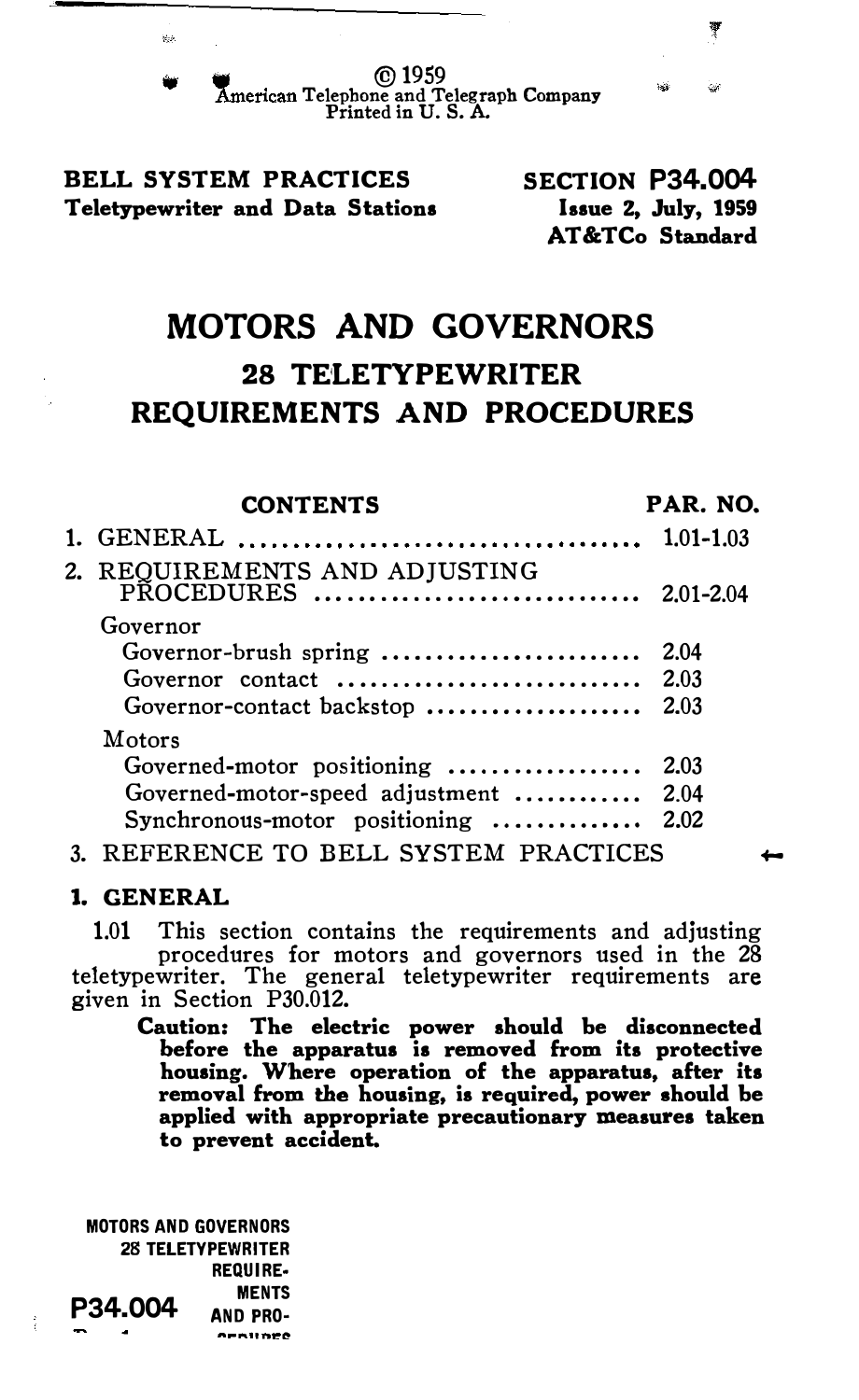- 1.02 This section is reissued to:
	- (a) incorporate the addendum.
	- (b) add to the caution in 2.02 the words on avoiding repeated depression of the red button.
	- (c) revise 2.04 on the use of tuning forks.
	- (d) add the reference to Bell System Practices.
- 1.03 Changes are indicated by marginal arrows. �

# 2. REQUIREMENTS AND ADJUSTING PROCEDURES

- 2.01 The following figures show the adjusting tolerances, positions of moving parts, and spring tensions.
- 2.02 Synchronous Motor

f ,



 $\omega$  $-1$  ا ب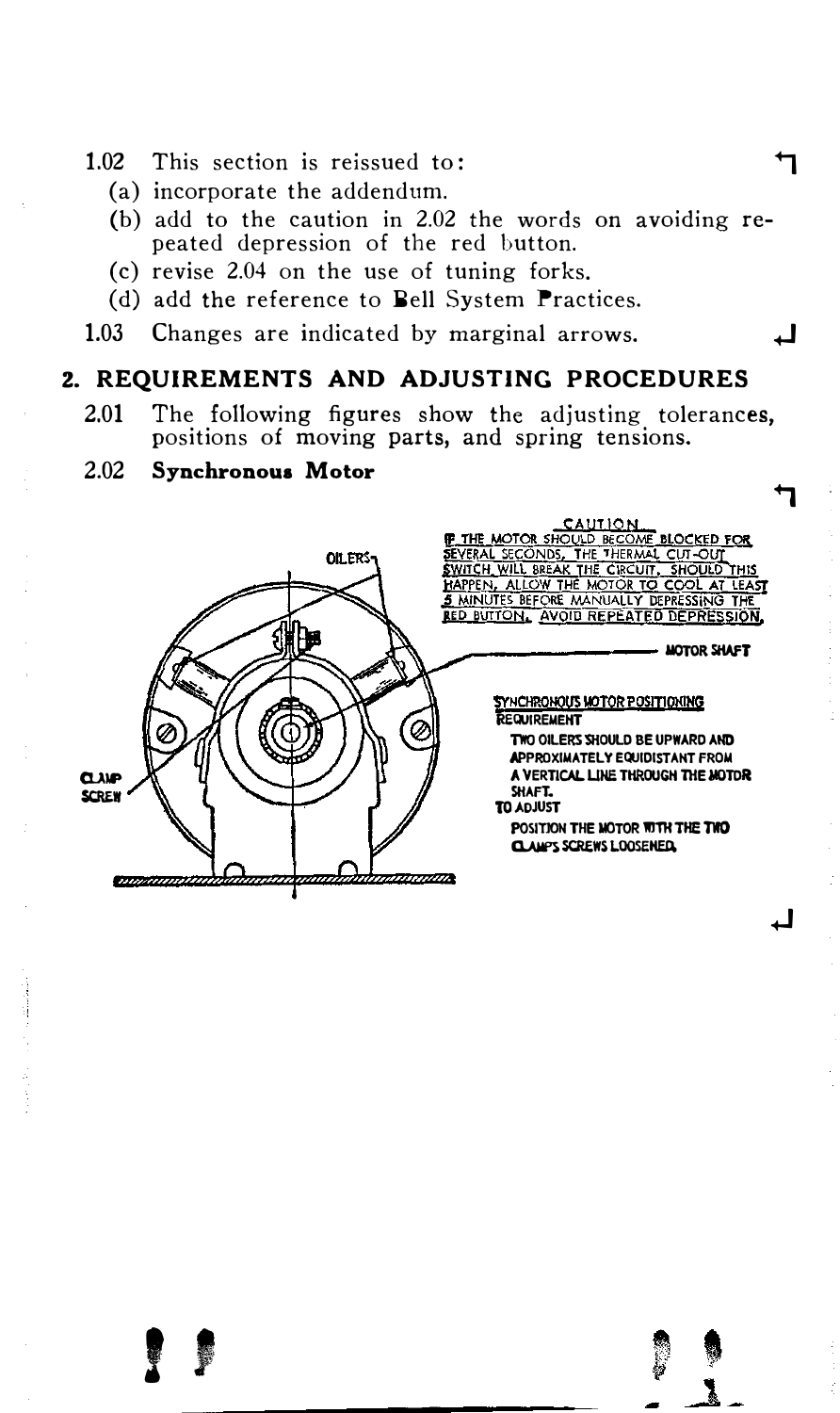# 2.03 Governed Motor

#### **COVERNED MOTOR POSITIONING**

**REQUIREMENT** 

 $\bar{N}$ 

MOTOR SHOULD BE CENTRALLY POSITIONED IN ITS RUBBER MOUNTS SO AS TO PROVIDE AT LEAST 0.020 INCH CLEARANCE BETWEEN THE MOTOR HOUSING AND THE CRADLE AT THE GOVERNOR END. THE CABLE SHOULD ALSO CLEAR THE GROMMET IN THE SCREEN BY AT LEAST 0.030 INCIL



A. GOVERNOR CONTACT **REQUIREMENT** THE CONTACTS SHOULD MEET SQUARELY AND NOT OVERLAP MORE THAN 0.010 INCH. TO ADJUST POSITION THE STATIONARY CONTACT AND CONTACT ARM WITH THE CLAMP SCREW AND POST LOOSENED. B. GOVERNOR CONTACT BACKSTOP **REQUIREMENT CLEARANCE BETWEEN THE MOVABLE** CONTACT ARM AND ITS ECCENTRIC **BACKSTOP** MIN. 0.020 INCH **MAX: 0.040 INCH TO ADJUST** ROTATE THE ECCENTRIC BACKSTOP

4ò.

**WITH CLAMPING SCREW LOOSENED.** 

**MOTORS AND GOVERNORS** 28 TELETYPEWRITER REQUIRE-**MENTS** P34.004 AND PRO- $\lambda$ orniare